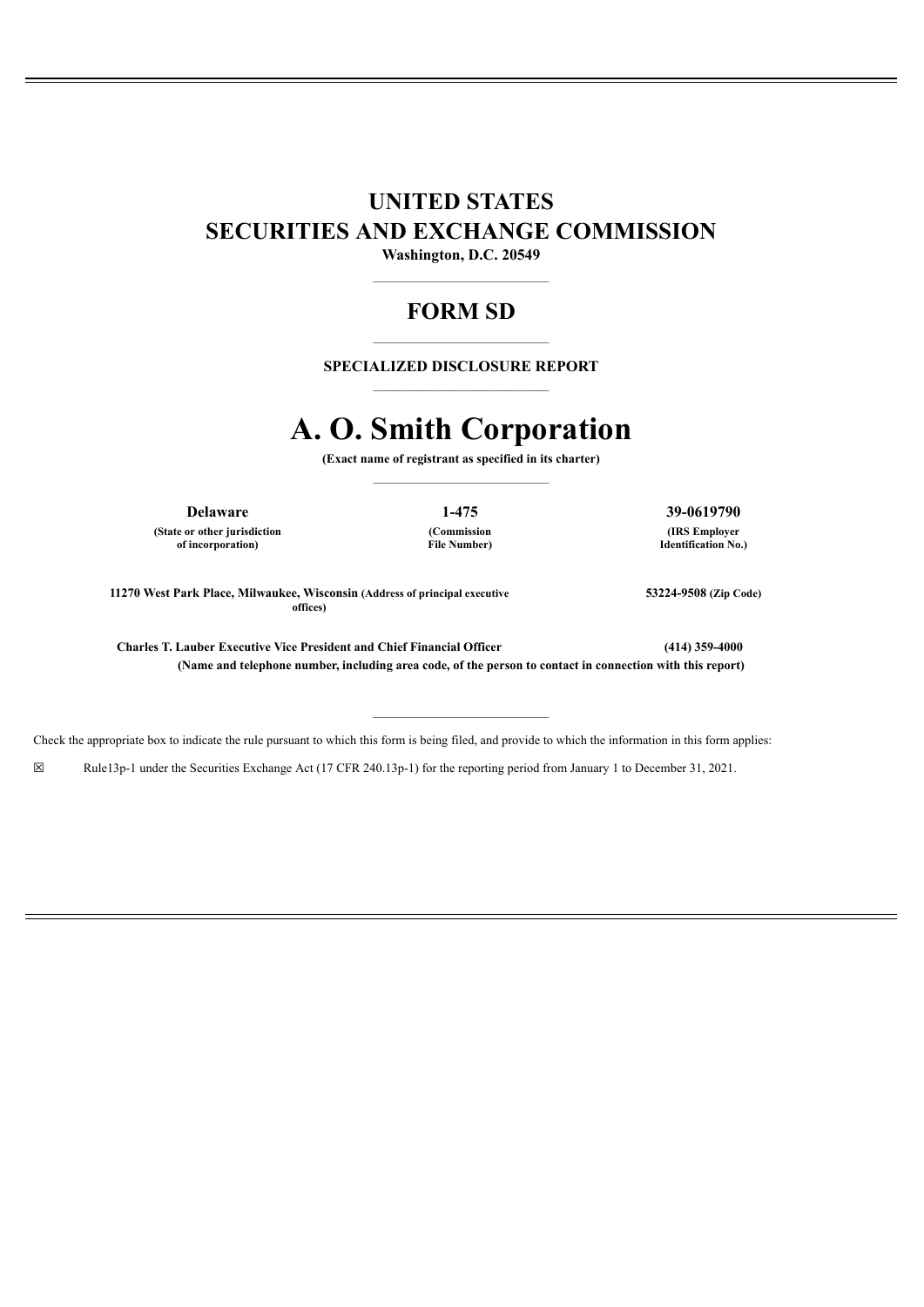#### **Section 1 - Conflict Minerals Disclosure**

## Items 1.01 and 1.02 Conflict Minerals Disclosure and Report: Exhibits

#### **Conflict Minerals Disclosure**

A. O. Smith Corporation is providing a Conflict Minerals Report as Exhibit 1.01 hereto, and it is publicly available under "Policies and Resources" at http://www.aosmith.com/About/Governance/.

#### **Section 2 - Exhibits**

Exhibit 1.01 - Conflict Minerals Report as required by Items 1.01 and 1.02 of this Form.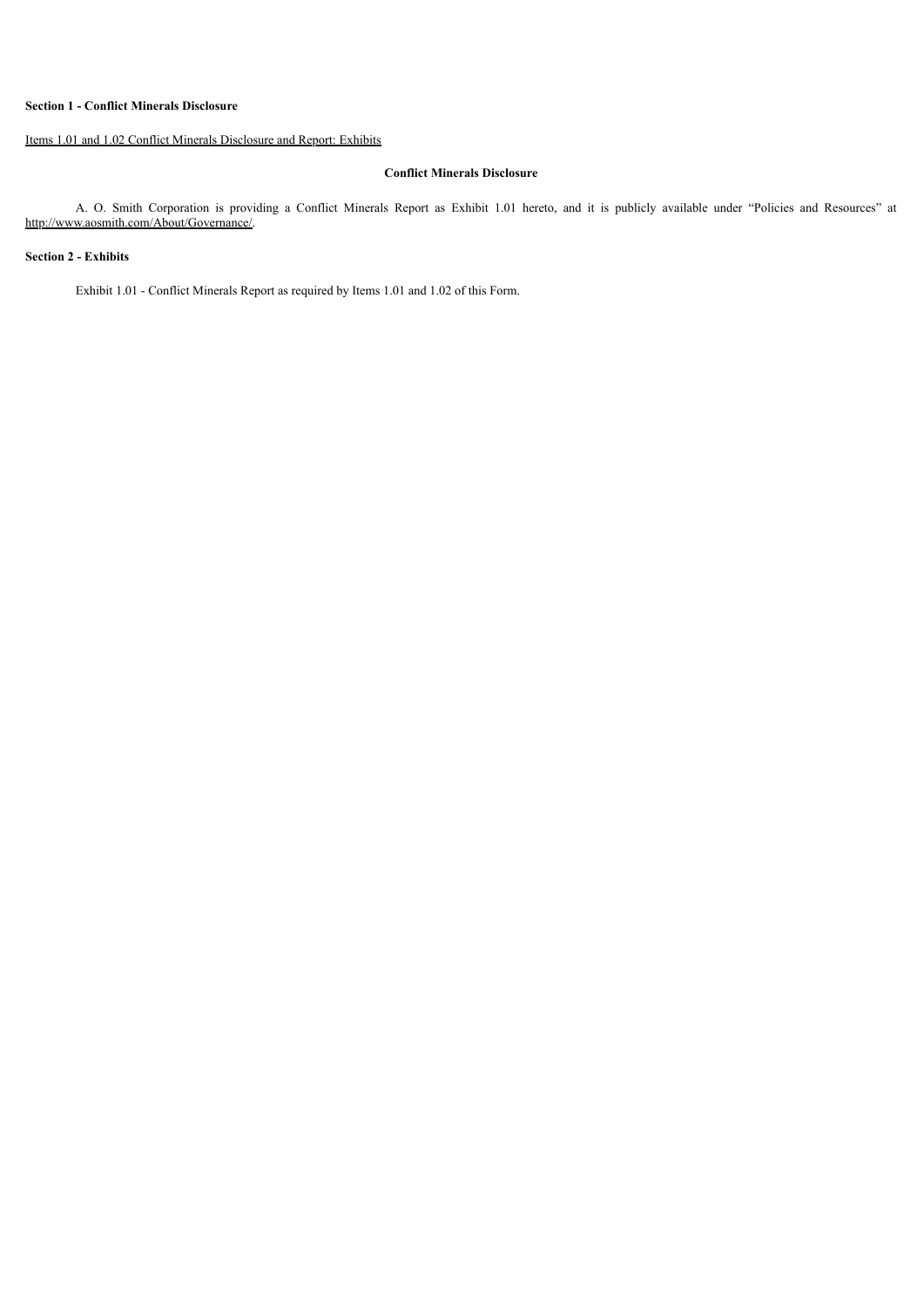## **SIGNATURES**

Pursuant to the requirements of the Securities Exchange Act of 1934, the Registrant has duly caused this report to be signed on its behalf by the duly authorized undersigned.

## **A. O. SMITH CORPORATION**

Date: May 24, 2022 By: /s/Charles T. Lauber

Charles T. Lauber Executive Vice President and Chief Financial Officer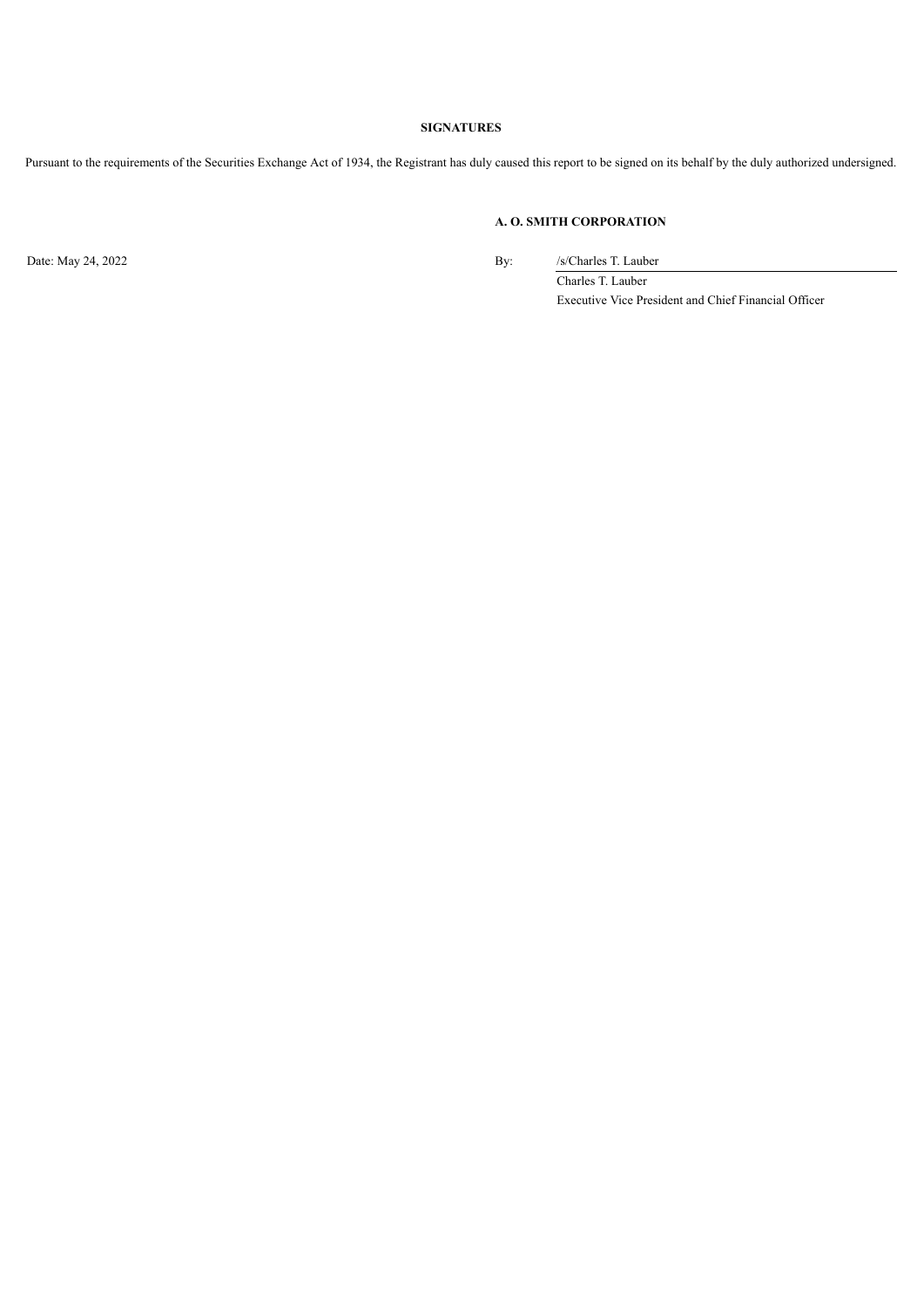#### **A. O. Smith Corporation**

#### **Conflict Minerals Report**

#### **for the Year Ended December 31, 2021**

A. O. Smith Corporation ("A. O. Smith," "we," "us" or "our") has prepared this Report to comply with Rule 13p-1 under the Securities Exchange Act of 1934 (the "Rule"), which was adopted by the Securities and Exchange Commission ("SEC") to implement reporting and disclosure requirements related to certain minerals. The Rule imposes reporting obligations on SEC registrants (a "Covered Company" or "Covered Companies") who manufacture products containing certain minerals, including tin, tantalum, tungsten, and gold ("3TG" or "conflict minerals"). These reporting requirements apply to Covered Companies regardless of the geographic origin of the 3TG and regardless of whether or not sales of 3TG fund armed groups in the Democratic Republic of the Congo or an adjoining country (the "DRC" or "Covered Countries").

The Rule requires a Covered Company to conduct a "Reasonable Country of Origin Inquiry" designed to determine whether any of the 3TG in its products either originated in Covered Countries or were from recycled or scrap sources and, under certain circumstances, whether due diligence is required on the source and chain of custody of the 3TG. If, following a Reasonable Country of Origin Inquiry, a Covered Company has reason to believe that any of the 3TG in its supply chain may have originated in one of the Covered Countries, or if a Covered Company is unable to determine the country of origin of 3TG, then it must file a Conflict Minerals Report with the SEC describing the due diligence measures it has undertaken or will undertake regarding the source and chain of custody of the 3TG. Due to our limited ability to determine the origin and chain of custody of 3TG necessary to the functionality or production of our products as described herein, we are filing this Conflict Minerals Report.

#### **1. COMPANY OVERVIEW**

A. O. Smith is a global manufacturer of residential and commercial water heaters and boilers, as well as water treatment products for residential and light commercial applications, with manufacturing operations in the U.S., Canada, China, India, Mexico, the Netherlands and Turkey.

Our compliance process covered the supply chain for all of our operations. Specifically, we conducted an analysis of each of our products to identify those containing 3TG. This included reviewing our products' bill of materials and consulting with procurement and engineering personnel. We believe there are, at a minimum, miniscule amounts of 3TG in virtually all of our products, which is necessary for product functionality.

#### **Our Conflict Minerals Policy**

We have adopted a statement on conflict minerals, which is publicly available on our website at http://www.aosmith.com. Click on "Investors," then "Governance" and "Conflict Minerals Statement" in the column on the lower portion of the webpage.

#### **Our Supply Chain**

The products we manufacture are complex, typically containing hundreds of parts from suppliers worldwide. We reviewed our supplier list for all manufacturing locations and eliminated service providers, equipment vendors, other non-manufacturing suppliers, as well as vendors with whom we spent less than \$50,000 in 2021 and redundant listings for our multiple plants. Based on that criteria, we identified approximately 1,300 direct suppliers of materials and components worldwide in 2021. There are multiple tiers between our suppliers and the 3TG smelter for a particular component, which makes it difficult for us to ascertain the ultimate source of 3TG in the products we manufacture. We rely on our direct suppliers to work with their upstream suppliers to provide accurate information on the origin of the 3TG contained in the components and materials we purchase.

We surveyed all direct suppliers identified through this process. For consistency, we sent the same letter, translated as appropriate, to all identified suppliers globally, requesting that they provide us information regarding 3TG and smelters using the current Conflict Minerals Reporting Template ("CMRT") issued by the Responsible Minerals Initiative ("RMI"). We believe that the CMRT provides a consistent framework for disclosure and communication of sourcing information regarding smelters and refiners that provide material to a manufacturer's supply chain. The CMRT is regularly updated, most recently in 2021, and includes questions regarding a direct supplier's conflict-free policy, its due diligence process, information about its supply chain such as the names and locations of smelters and refiners, as well as the origin of 3TG used by those facilities. The CMRT also has foreign language capability for many of our worldwide locations.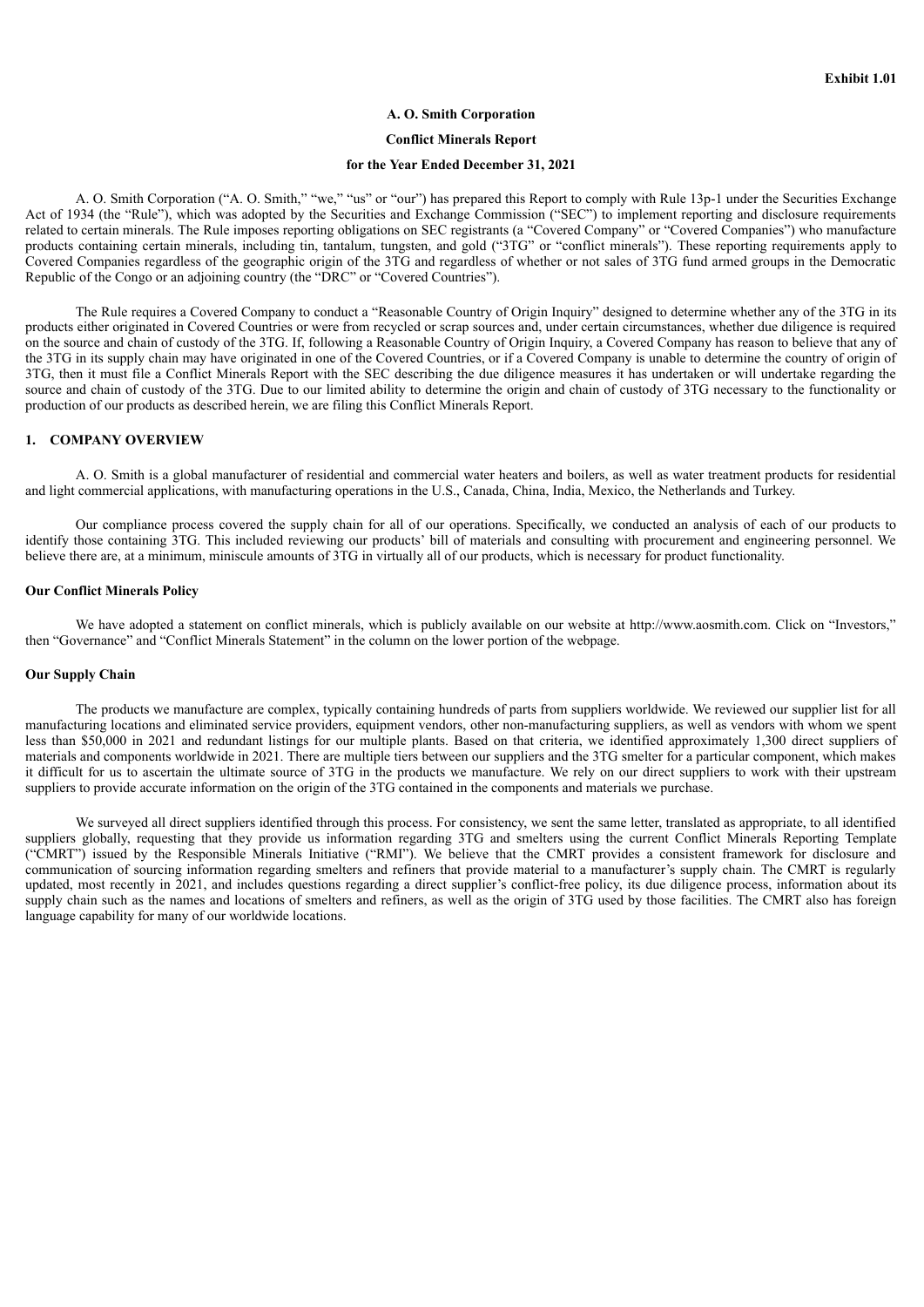#### **Efforts to Determine Mine or Location of Origin**

We have determined that requesting our suppliers to complete the CMRT and making follow-up inquiries represents our reasonable best opportunity to determine the countries and, in some cases, mines or locations of origin of 3TG in our supply chain. We reached this conclusion, in part, because of the Conflict-Free Smelter Program which operates in conjunction with the CMRT. This program is among the industry leaders in the effort to certify conflict-free smelters and provides a list of such smelters for manufacturers' use. To ensure that we have access to the most up to date smelter information for the last several years, A. O. Smith has been a longstanding RMI member, which was created to develop tools and processes to improve conflict minerals due diligence. As outlined in the Organization for Economic Co-operation and Development ("OECD") Due Diligence Guidance for Responsible Supply Chains of Minerals from Conflict-Affected and High-Risk Areas ("OECD Guidance"), which is the internationally recognized standard on which our company's system is based, we support RMI as an industry initiative that audits smelters' and refiners' due diligence activities. The data on which we relied for certain statements in this Conflict Minerals Report was obtained through our membership in the RMI, using the Reasonable Country of Origin Inquiry Report.

#### **Smelters or Refiners and Country of Origin of 3TG**

Of the direct suppliers who responded to our survey, the majority indicated that the information they provided was at a supplier company level or a divisional level relative to the supplier, rather than at a level directly relating to a part number that the supplier provides to us. We specifically directed suppliers to designate smelters on the CMRT form, and approximately 604 smelters were identified by our suppliers through this process. The RMI's certification efforts are on-going, and we review each smelter against its list. All the smelters identified by our suppliers in 2021 are certified as Conflict-Free Smelters by the RMI. In this regard, our suppliers identified two smelters in our supply chain that are in a Covered Country, but both smelters have been RMI certified as conflict free. The RMI's smelter certification efforts are on-going, as is our review of the updated lists.

#### **2. OUR CONFLICT MINERALS COMPLIANCE PROGRAM**

#### **A. Design of Our Compliance Program**

Our conflict minerals compliance program has been designed to conform, in all material respects, with the OECD Guidance. The OECD Guidance is an internationally recognized due diligence framework. Our specific due diligence efforts are discussed below.

#### **B. Management Systems (i) Conflict Mineral Statement**

We have adopted a conflict minerals statement related to 3TG sourcing which is posted on our website, www.aosmith.com. **(ii) Our Internal Team**

A. O. Smith has established a multi-functional conflict minerals team to lead our supply chain due diligence related to 3TG and our conflict minerals compliance efforts. Our conflict minerals team includes subject matter experts from relevant functions, including legal, finance, procurement and supply chain, trade compliance, engineering and information systems. This team meets on an as needed basis. We also have similar teams in China, Europe and India that meet as necessary.

Our conflict minerals team is responsible for implementing our overall conflict minerals compliance program, led by our Vice President – Supply Chain. Relevant members of senior management are briefed about the results of our compliance efforts, and we update the Audit Committee of our Board of Directors, as appropriate.

As part of our compliance efforts, we have identified personnel at each A. O. Smith manufacturing facility outside North America who work with our supply base and are responsible for conflict minerals compliance. Such personnel gather, and review supplier information related to use of conflict minerals; track supplier responses in a centralized database, follow up, as needed, with unresponsive suppliers, and coordinate our compliance efforts with the conflict minerals team in North America. In North America, we centralize this function for all manufacturing operations. Further, for consistency, one employee serves as the point of contact for all supplier and customer inquiries on 3TG, coordinating with the conflict minerals team, as necessary.

#### **(iii) Training for Our Employees and Suppliers**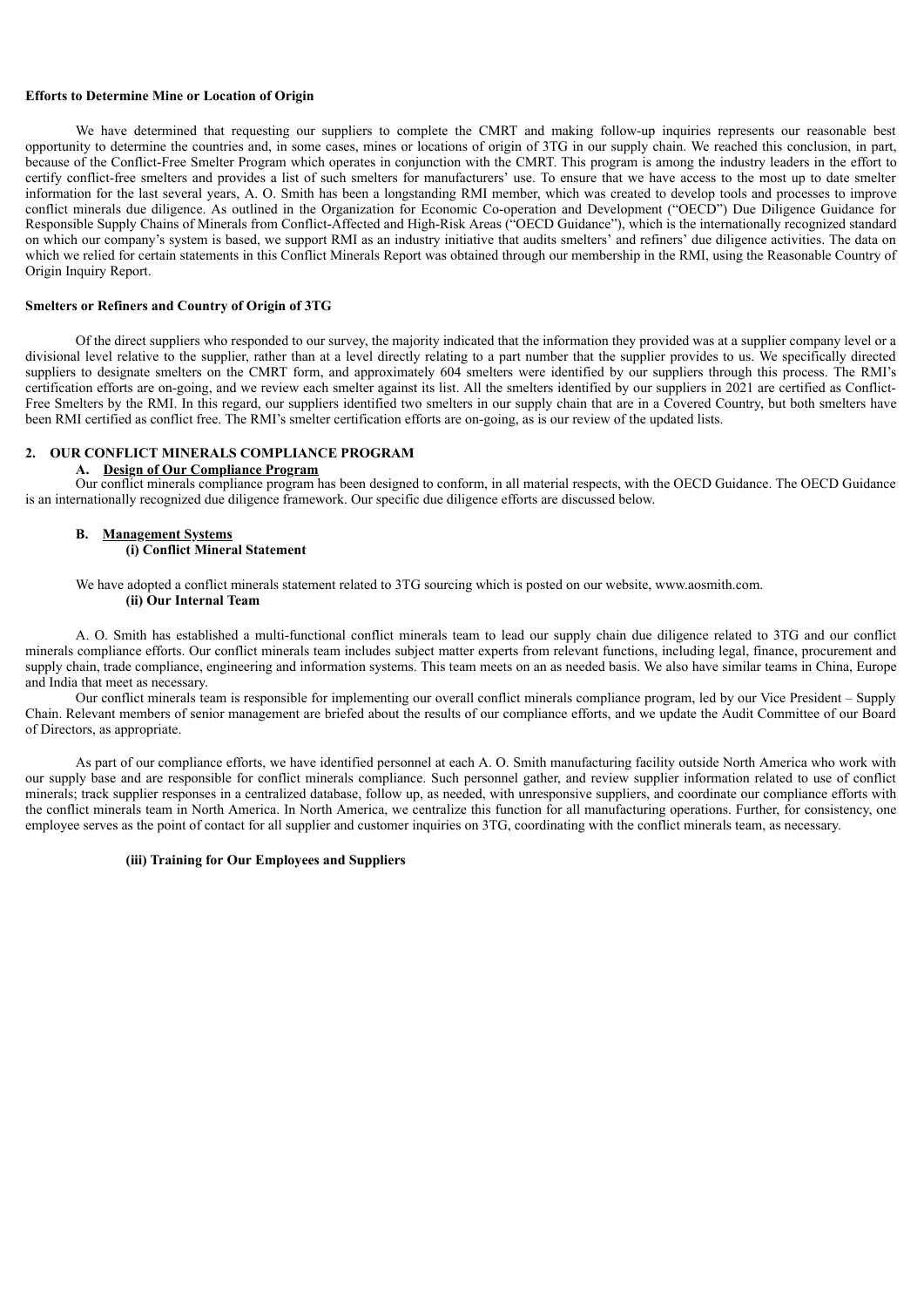We developed an internal training program to educate our employees who interface with suppliers and other external parties regarding A. O. Smith's conflict minerals compliance efforts. For consistency, we have utilized the same training program with our employees worldwide, and translated it into local languages, as necessary, because these employees serve as the first point of contact for many of our suppliers. We continue to cover the conflict minerals reporting requirements with our global sourcing team at least annually.

Since we utilize many of the same suppliers from year to year, most are familiar with the requirements of the law and our expectations. We trained new suppliers on our conflict minerals reporting requirements, as necessary.

We sent detailed communications to all of our direct suppliers of materials and components worldwide (excluding service and non-manufacturing suppliers), outlining our expectations concerning supply chain due diligence, and directing suppliers to utilize the CMRT to provide information. Specifically, we sent an electronic letter to our global manufacturing suppliers, followed up with several email communications to all suppliers over \$50,000 and then we personally contacted certain suppliers that had not responded. We also made multiple follow-up calls as necessary to these suppliers. We translated these communications into foreign languages as appropriate and completed mailings to suppliers of our foreign manufacturing facilities, using a similar follow-up approach to ensure suppliers to our foreign manufacturing locations responded.

#### **C. Control Systems**

As a manufacturer of water heaters, boilers and water treatment equipment, A. O. Smith is multiple layers removed from the actual mining of 3TG minerals. We have been, however, engaged and actively cooperate with other manufacturers in industry-wide supply chain initiatives, particularly the RMI, which reviews smelters and certifies compliant smelters as being conflict-free. We utilized the RMI program as part of our due diligence efforts.

Our internal controls include our Code of Conduct, called the A. O. Smith Guiding Principles, which specifically refers to the Conflict Minerals Rule and outlines expected behaviors for all our employees; our A. O. Smith Supplier Quality Requirements Manual, which contains a regulatory compliance section; and our supplier contracts, which typically contain language requiring suppliers' cooperation with our conflict minerals reporting requirements.

#### **D. Grievance Mechanism**

We have longstanding grievance mechanisms available to employees, suppliers and customers to report violations of our policies, including our conflict minerals policy. This includes the Integrity Helpline, which is referenced in our A. O. Smith Guiding Principles. The Guiding Principles are available on our corporate website, http://www.aosmith.com. Click on "Investors," then "Governance," then our "Guiding Principles," and, finally, select the appropriate language. The Guiding Principles are translated into eight languages to be easily understood by our employees and suppliers.

#### **E. Records Maintenance**

We retain relevant documentation we have received in connection with our Reasonable Country of Origin Inquiry and due diligence, in compliance with the A. O. Smith Records Management Policy.

### **3. OUR REASONABLE COUNTRY OF ORIGIN INQUIRY TO IDENTIFY AND ASSESS RISK IN OUR SUPPLY CHAIN**

Our Reasonable Country of Origin Inquiry entailed surveying all direct suppliers of materials and components worldwide that were identified through our compliance process, which was about 1,300 suppliers. In 2021, we continued to require suppliers to use the CMRT, and specifically required version 6. 1 or newer form. We received responses from more than 90% of our total supplier spend. Most of these suppliers provided data at a supplier company level or divisional level relative to the supplier, rather than based on the part number that the supplier provided to us.

We relied on our direct suppliers to provide us with information about the source of 3TG contained in their materials or components. Our direct suppliers similarly relied upon information provided by their suppliers. We reviewed the supplier responses against criteria developed by our conflict minerals team to determine which required further investigation. The criteria included incomplete responses, inconsistencies within the data reported by suppliers, and responses inconsistent with the 3TG analysis of our engineers. In such instances, we worked directly with the suppliers in an effort to secure revised responses.

None of our direct suppliers reported that their products contain 3TG originating from a smelter that supports armed groups in a Covered Country. Our suppliers identified approximately 530 different smelter facilities, all of which were certified as Conflict Free by the RMI. A small number of our direct suppliers either indicated that they did not source minerals from Covered Countries or that their parts and components are DRC conflict undeterminable. Like in prior years, many of our suppliers indicated that they had experienced an improved response rate from their lower tier suppliers to their requests for information as the conflict minerals law and its requirements have become better known and understood. Notwithstanding,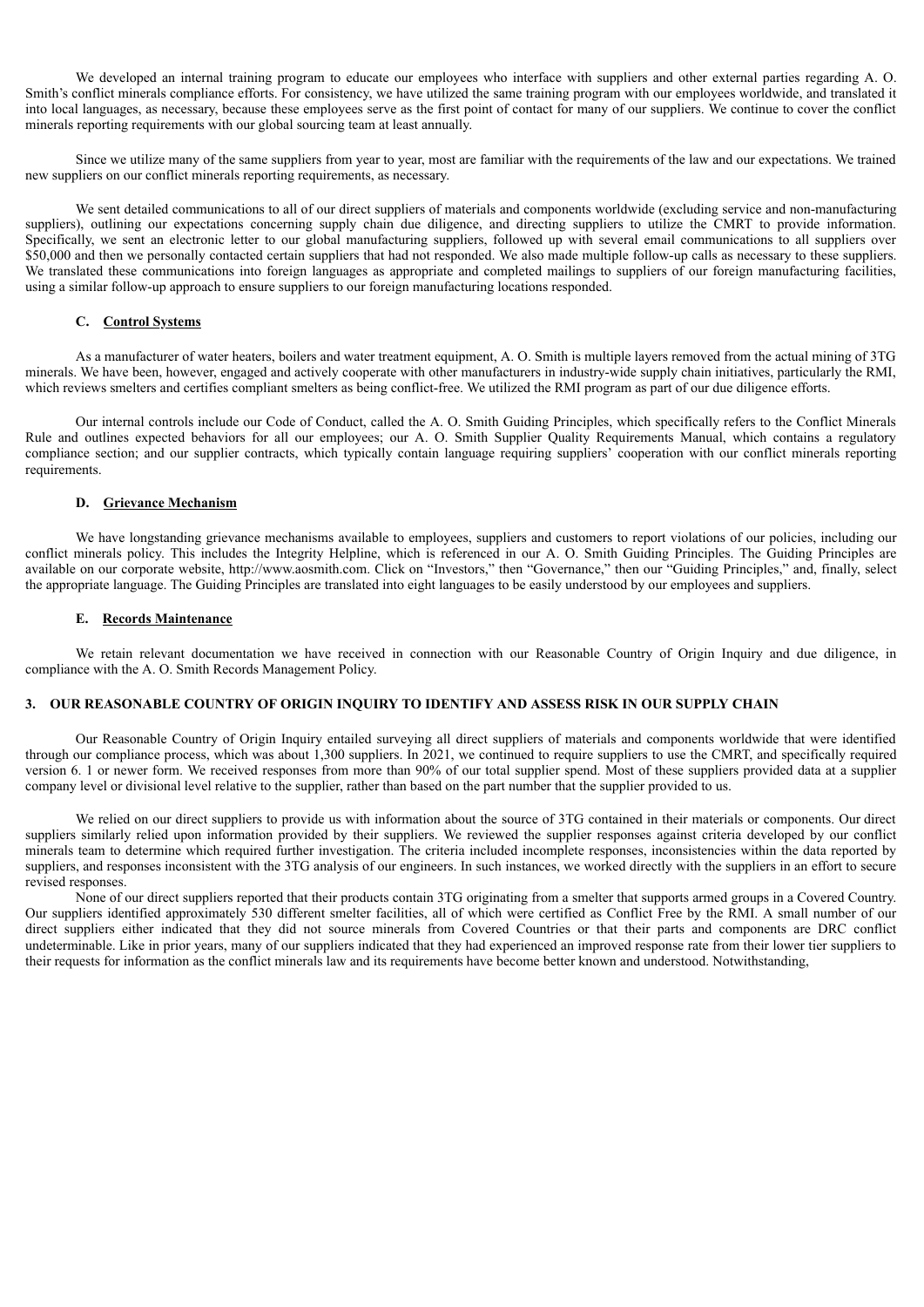many of our suppliers stated that their parts and components are DRC conflict undeterminable, as defined in the Rule. Based on this, likewise we consider our products to be DRC conflict undeterminable.

## **4. DESIGN AND IMPLEMENT A STRATEGY TO RESPOND TO RISKS**

We implemented the following steps to respond to potential risks we have identified in our supply chain:

- Relevant members of senior management have been briefed in our efforts at least annually. The Audit Committee of our Board of Directors is briefed on our compliance efforts as appropriate.
- We adopted a statement on conflict minerals; stated our commitment to comply with conflict minerals Rules in the A. O. Smith Guiding Principles and enumerated our specific supplier expectations in our A. O. Smith Supplier Quality Requirements Manual.
- We implemented a risk management plan that outlines our responses to any identified risks. As part of our risk management plan, we contacted each direct supplier that we surveyed by electronic letter, and followed up by further emails, telephone, or other means.
- We required all suppliers to utilize the CMRT version 6.1 or newer form, so we could better track supplier information, particularly with respect to smelters.
- We translated all supplier communications (letters and training materials) to appropriate languages for use by our foreign operations and to facilitate their education of foreign suppliers on the Rule's requirements and our expectations.
- We provided training to our new suppliers and other suppliers upon request, to ensure they understood the Rule's requirements and responded appropriately to our requests. We also made our employees available to answer suppliers' questions.
- We implemented a system to attempt to provide the conflict minerals information and the CMRT to every new supplier and provide CMRT information to every applicable supplier as part of our annual certification process.
- We incorporated conflict minerals provisions in our standard contracts.
- We continued our membership in the RMI to afford us access to the latest information and input on conflict mineral matters.
- In our 2021 review, we found no instance where it was necessary to implement risk mitigation efforts although we continue to engage in ongoing monitoring of conflict minerals risk.

#### **5. INDEPENDENT PRIVATE SECTOR AUDIT**

We did not have a direct relationship with 3TG smelters and refiners and did not perform or direct such audits of these entities within our supply chain. We supported smelter audits through our active participation in the RMI. We have not conducted an independent private sector audit of this Report, and none is required at this time under the Rules.

#### **6. REPORT ON SUPPLY CHAIN DUE DILIGENCE**

This conflict minerals report is being filed with the SEC as an exhibit to our specialized disclosure report on Form SD. Following its filing with the SEC, it will be available on our website at http://www.aosmith.com. Click on "Investors," then "Governance" and "Conflict Minerals Report" in the column on the lower portion of the webpage.

#### **7. FUTURE STEPS**

We continue to develop methods, implement tools, and adopt procedures that are designed to be both auditable and conform to the OECD Guidance in all material respects. In the next compliance period, we intend to continue our good faith effort to further improve our conflict minerals program and further mitigate any risk that the necessary 3TG in our products could benefit armed groups in a Covered Country by taking the following steps: